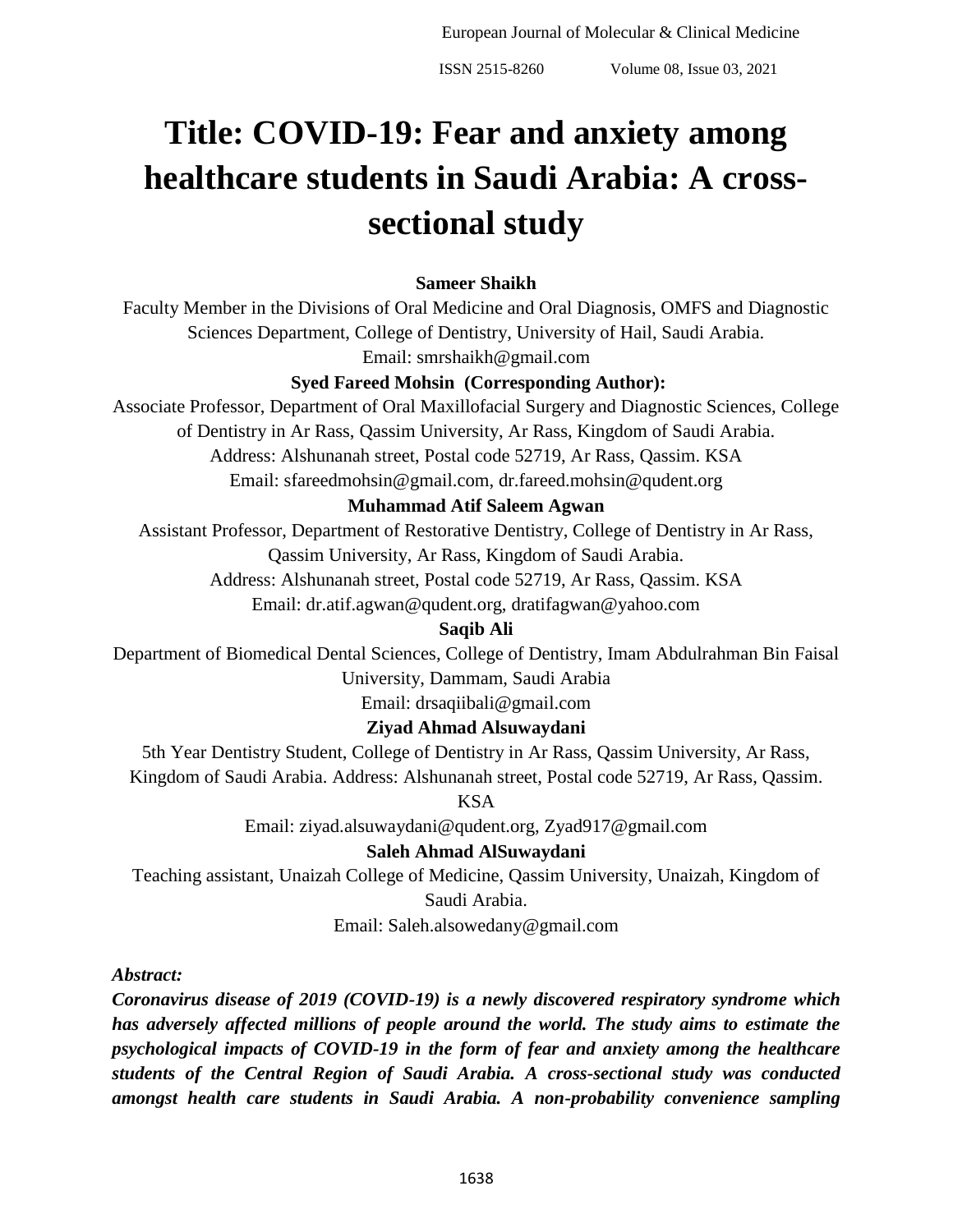*approach was adopted to collect data by mean of an online questionnaire on social media. The sample size was determined by using Epi info software; the minimum sample required for this study was 567. Likert scale with five points was used to measure healthcare students' fear and anxiety level. Data were analysed using SPSS version 23. The descriptive data were expressed as frequencies and percentages. Spearman correlation was used to determine the strength of the relationship between variables. Amongst 571 health care students, 359 were males, and 212 were females. Data revealed that 84 (15%) of students had a severe level of anxiety, 438 (77%) had a moderate level of anxiety and 49 (9%) of the students had mild level of anxiety. Correlation coefficient was found insignificant between gender, academic year and institute (=0.066, p=0.116), (=0.018, p=0.661) and (=0.034, p=0.423) respectively. The COVID-19 pandemic has a negative impact on higher education because of the long-lasting pandemic situation. Our study's results illustrate the critical need to implement approaches and prevention measures to address healthcare students' mental health.*

*Keywords: COVID-19, Fear, Anxiety, Healthcare students, Psychological impact, Saudi Arabia*

#### **INTRODUCTION:**

Coronavirus disease of 2019 (COVID-19) is a newly discovered respiratory syndrome caused by a novel coronavirus (SARS-CoV-2) which spread throughout the world, leading to the global pandemic. This disease has adversely affected millions of people around the world in some way or another, leading to illness and ultimately death (1)(2). At present there is no specific cure for the disease and is being treated symptomatically by antivirals and organ function support, creating chaos among the health care providers for not being able to cure their patients (3).

COVID-19 has caused confusion and uncertainty due to the fear of disease contraction, commuting restrictions, closure of businesses and schools. This pandemic has led to unprecedented psychological stress around the world and effectuated catastrophic psychological consequences in the form of fear and anxiety (4). Various nations around the globe scrambled into action to limit the spread of the virus. The steps taken in Saudi Arabia were also noteworthy such as the closure of schools and universities, moving onto e-learning for carrying out the academic activities, banning of all social gatherings & major events and imposition of lockdown and curfews. Even though these measures were necessary to curb the spread of COVID-19, these measures were profoundly frustrating to be understood and accepted by a large number of people in Saudi Arabia (5).

The frontline warriors of any country are affected first by public health emergencies. The MERS-CoV outbreak in 2014 was also responsible for high public anxiety, and the medical community was affected the most due to the emergency situation(6). Disastrous pandemics have always left a negative impact on the health care providers leading to fear and anxiety (7). The medical community is not only affected physically but also psychologically in this regard, the feeling of loneliness, helplessness from isolation always prevails due to high-intensity working hours caused by such public health emergencies $(8)$ . Studies have prevailed that when the medical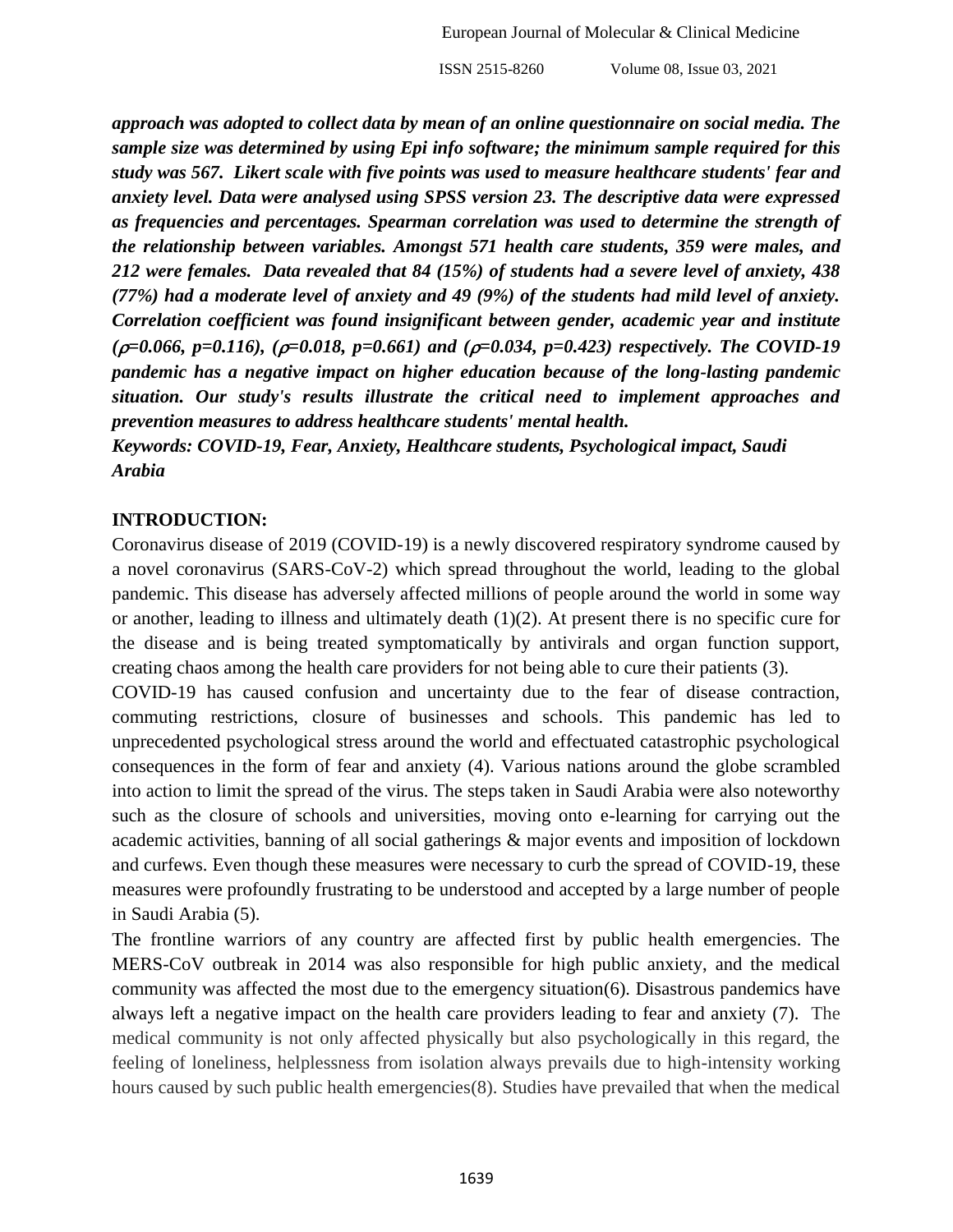staff is in contiguity with patients infected by novel diseases like SARS, MERS-Cov (9), Ebola (10), H1N1 (11), always suffers from loneliness, fear, anxiety, insomnia, and other mental health problems.

Among the Gulf Cooperation Council (GCC) countries, Saudi Arabia has the highest number of confirmed COVID-19 cases, which increases the likelihood of burden on the healthcare system and the fear of contracting an infection. This factor is also considered to be having a considerable contribution to bringing about the stress among the people of Saudi Arabia (12).

COVID-19 is likely to infuse fear and anxiety within the academic community, and in particular healthcare, students are considered to be the most psychologically susceptible among various academic groups (13).

To the best of our knowledge, no study so far evaluated the impact of COVID 19 on the psychological wellbeing of healthcare students in Saudi Arabia. The current study aims to estimate the psychological impacts of COVID-19 in the form of fear and anxiety among the healthcare students of the Central Region of Saudi Arabia. The findings from this study can be utilised to assist in the development of effective screening tools and intervention strategies to bolster psychological resilience among healthcare students during the COVID-19 pandemic or any other public health crisis in the future.

## **MATERIAL AND METHODS:**

E-survey was conducted using non-probability sampling technique to gather information from healthcare students in Saudi Arabia. The data was collected from  $1<sup>st</sup>$  of August to the  $10<sup>th</sup>$  of August 2020 through a digital survey. The questionnaire was distributed among the participants using WhatsApp, Twitter, Telegram and email. All healthcare students were approached to fill the questionnaire, whereas non healthcare students and the general public were excluded from the survey. The study was approved by Qassim University Ethical Review Board (ERB) number DRC/0016FA/20.

This survey used the COVID-19 self-reported questionnaire of fear and anxiety, which was originally in English. The authors translated the study into Arabic and adapted it to English to ensure that the original English version of the translation was preserved.

A proforma was prepared to gather information from the participants. Online informed consent was obtained. The first part of the proforma was related to sociodemographic features such as age, gender, academic year and institute. In the second section, a Likert scale with five points was used to measure healthcare students' fear and anxiety. Each question was scored 1 (Strongly disagree), 2 (disagreed), 3 (Neutral), 4 (Agreed) and 5 (Strongly agreed) a high score suggested a more significant stressful impact and vice versa. A cut-off value of ≥50 was used to demonstrate a moderate-to-severe impact. The Cronbach's alpha coefficient of the fear and anxiety questionnaire was 0.887 in our sample, reflecting acceptable internal coherence(14). Furthermore, an open-ended question was used to evaluate the individual perspective on a widespread effect of COVID-19.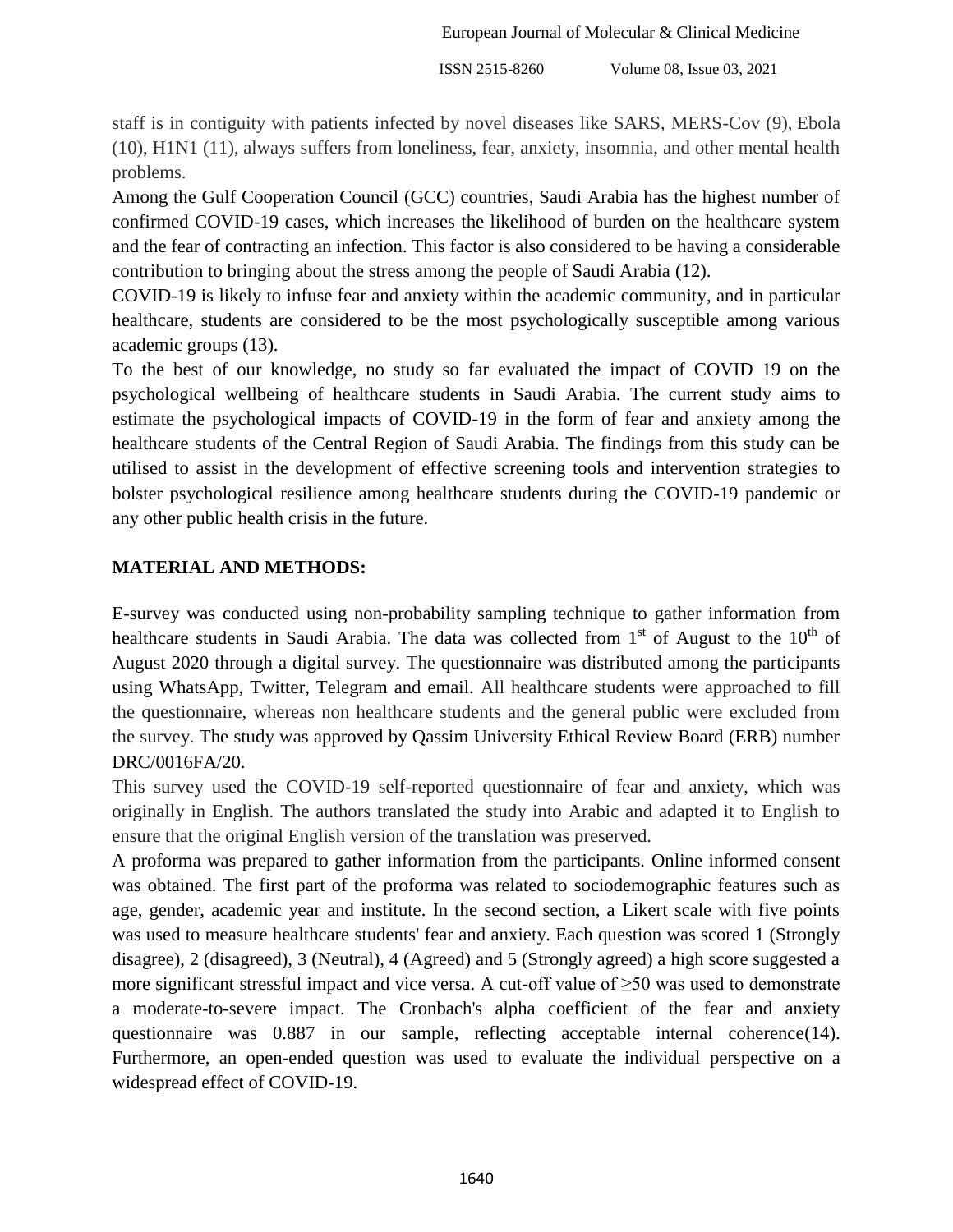The sample size was determined by using Epi info software $(15)$ , with a prevalence of 50% at a 5% margin of error and a 95% confidence interval. The study required minimum sample size of 567.

Statistical analyses were performed by using SPSS version 23. The qualitative data presented as frequency and percentage. Spearman correlation was used to determine the strength of association between variables. A significant difference was recorded as  $p < 0.05$ .

## **RESULTS:**

A total of 571 (359 males and 212 females) healthcare students between 18-30 years responded to the survey. In terms of the academic year, 263 (46%) students belonged to the 5th year, 139 (24%) to the 4th year, 93 (16%) to the 3rd year, 49 (9%) to the 2nd year, and 27 (5%) to the 1st year. Two hundred twenty-two (39%) of the medical students were from Dentistry institute, 194 (34%) from the Institute of Medicine, 80 (14%) were from College of Applied Health Sciences, and 49 (9%) were from the Institute of Pharmacy. One hundred (17.5%) of the students were previously infected with COVID-19, while 39 (7%) were unsure about their COVID-19 status. 61 (11%) of students reported that someone in their immediate family was infected with COVID-19 while 18 (3%) were unsure. On rating the concerns of healthcare students regarding COVID-19, severe levels of anxiety were recorded in 84 (15%) of students, moderate levels of anxiety in 438 (77%) while mild levels of anxiety scores in 49 (9%) of the students [Table I].

| <b>Characteristics</b>                                                              |                                          |     |      | <b>Anxiety Level</b> |           |               |
|-------------------------------------------------------------------------------------|------------------------------------------|-----|------|----------------------|-----------|---------------|
|                                                                                     |                                          | n   | (%)  | Mild                 | Moderate  | <b>Severe</b> |
|                                                                                     |                                          |     |      | n (%)                | n (%)     | n (%)         |
|                                                                                     | Male                                     | 359 | 62.9 | 40(11.1)             | 267(74.4) | 52(14.5)      |
| Gender                                                                              | Female                                   | 212 | 37.1 | 9(4.2)               | 171(80.7) | 32(15.1)      |
|                                                                                     | 1st year                                 | 27  | 4.7  | 0(0)                 | 24(88.9)  | 3(11.3)       |
|                                                                                     | 2nd year                                 | 49  | 8.6  | 8(16.3)              | 33(67.3)  | 8(16.3)       |
| <b>Academic Year</b>                                                                | 3rd year                                 | 93  | 16.3 | 10(10.8)             | 69(74.2)  | 14(15.1)      |
|                                                                                     | 4th year                                 | 139 | 24.3 | 12(8.6)              | 105(75.5) | 22(15.8)      |
|                                                                                     | 5th vear                                 | 263 | 46.1 | 19(7.2)              | 207(78.7) | 37(14.1)      |
| <b>Institute</b>                                                                    | Dentistry                                | 222 | 38.9 | 32(14.4)             | 151(68.0) | 39(17.6)      |
|                                                                                     | Medicine                                 | 194 | 34   | 10(5.2)              | 156(80.4) | 28(14.4)      |
|                                                                                     | Pharmacy                                 | 49  | 8.6  | 4(8.2)               | 42(85.7)  | 3(6.1)        |
|                                                                                     | <b>Applied Health</b><br><b>Sciences</b> | 106 | 18.6 | 3(2.8)               | 89(84.0)  | 14(13.2)      |
| Have you been                                                                       | Yes                                      | 100 | 17.5 | 16(16.0)             | 73(73.0)  | 11(11.0)      |
| infected with<br><b>COVID-19?</b>                                                   | No                                       | 432 | 75.7 | 33(7.6)              | 345(79.9) | 54(12.5)      |
|                                                                                     | Not sure                                 | 39  | 6.8  | 0(0)                 | 20(51.3)  | 19(48.7)      |
| Any one in<br>your<br>immediate<br>family had<br>been infected<br>with COVID<br>19? | Yes                                      | 61  | 10.7 | 3(4.9)               | 50(82.0)  | 8(13.1)       |
|                                                                                     | No                                       | 492 | 86.2 | 46(9.3)              | 388(78.9) | 58(11.8)      |
|                                                                                     |                                          |     |      | 0(0)                 | 0(0)      | 18(100)       |
|                                                                                     | Not sure                                 | 18  | 3.2  |                      |           |               |
| <b>Anxiety Score</b>                                                                |                                          |     |      | 49(8.6)              | 438(76.7) | 84(14.7)      |

|  | Table I: Baseline demographics of medical students included in the study |  |  |
|--|--------------------------------------------------------------------------|--|--|
|  |                                                                          |  |  |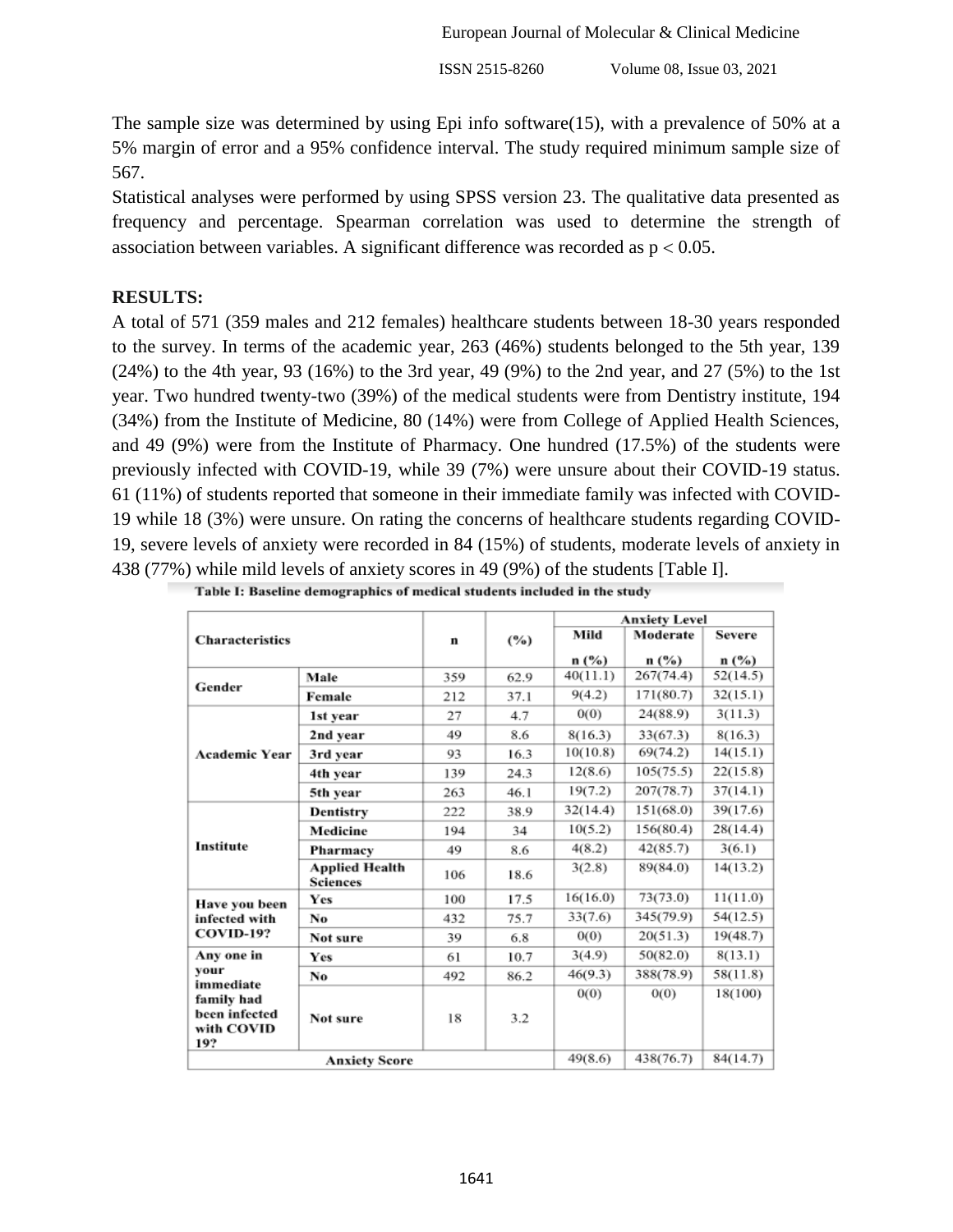The agreement of respondents to various stressors associated with the COVID-19 varied considerably. One hundred and seventy-eight (31%) of the healthcare students disagreed with the fact that thinking about COVID-19 made them uncomfortable, while 164 (29%) remained neutral and 101 (18%) agreed to it. 229 (40%) agreed that they were fearful of losing their life due to COVID-19, while 102 (18%) disagreed. 137 (24%) students disagreed that watching news and stories regarding COVID-19 on social media made them nervous or frightened, while 119 (21%) strongly agreed to it. 198 (35%) of students disagreed that COVID-19 causes fear and anxiety in society, while 117 (21%) remained neutral. 308 (54%) of students disagreed that COVID-19's negative impact will have affected the economy, making them anxious while 183 (32%) strongly disagreed. 185 (32%) and 170 (30%) disagreed and strongly disagreed with getting infected by COVID-19. 172 (30%) disagreed, while 162 (28%) agreed to fear duration of COVID-19 quarantine (14 days). 182 (32%) remained neutral because the uncertainty of when COVID-19 will be eradicated made them nervous while 171 (30%) strongly disagreed. 373 (65%) of students strongly agreed that getting infected by COVID-19 during patient treatments made them upset even after taking all the necessary precautions. 183 (32%) strongly agreed that they might have disturbing thoughts due to COVID-19, while the majority remained neutral that they feel disturbed of having thoughts which might make them think others around them are infected. 473 (83%) of students strongly agreed to be unable to sleep due to fear of COVID-19, and 377 (66%) had lost interest in eating when thinking about COVID-19. 413 (72%) of students strongly agreed to feel nausea and stomach problems when thinking about COVID-19 [Table II]. **Table II: Assessment of fear and anxiety among medical students in the study**

| <b>Variable</b>                                                                              | <b>Strongly</b><br>Agree<br>$n\left(\frac{0}{0}\right)$ | Agree<br>$n\left(\frac{6}{6}\right)$ | <b>Neutral</b><br>$n\left(\frac{6}{6}\right)$ | <b>Disagree</b><br>$n\left(\frac{6}{6}\right)$ | <b>Strongly</b><br><b>Disagree</b><br>$n\left(\frac{0}{0}\right)$ |  |  |
|----------------------------------------------------------------------------------------------|---------------------------------------------------------|--------------------------------------|-----------------------------------------------|------------------------------------------------|-------------------------------------------------------------------|--|--|
| It makes me uncomfortable to think about COVID-19                                            |                                                         |                                      |                                               |                                                |                                                                   |  |  |
|                                                                                              | 101(17.7%)                                              | 61(10.7%)                            | 164(28.7%)                                    | 178(31.2%)                                     | 67(11.7%)                                                         |  |  |
| I am fearful of losing my life because of COVID-19                                           |                                                         |                                      |                                               |                                                |                                                                   |  |  |
|                                                                                              | 118(20.7%)                                              | 229(40.1%)                           | $122(21.4\%)$                                 | $102(17.9\%)$                                  | $0(0.0\%)$                                                        |  |  |
| When watching news and stories about COVID-19 on social media I become nervous or frightened |                                                         |                                      |                                               |                                                |                                                                   |  |  |
|                                                                                              | $119(20.8\%)$                                           | $104(18.2\%)$                        | $127(22.2\%)$                                 | 137(24.0%)                                     | 84(14.7%)                                                         |  |  |
| I am fearful about the fear and anxiety caused by COVID19 in the society                     |                                                         |                                      |                                               |                                                |                                                                   |  |  |
|                                                                                              | 85(14.9%)                                               | 77(13.5%)                            | $117(20.5\%)$                                 | 198(34.7%)                                     | 94(16.5%)                                                         |  |  |
| The negative impact of the disease on the current and future economy makes me anxious        |                                                         |                                      |                                               |                                                |                                                                   |  |  |
|                                                                                              | $51(8.9\%)$                                             | 21(3.7%)                             | $8(1.4\%)$                                    | 308(53.9%)                                     | 183(32.0%)                                                        |  |  |
| I fear of getting infected by others due COVID-19                                            |                                                         |                                      |                                               |                                                |                                                                   |  |  |
|                                                                                              | $57(10.0\%)$                                            | $26(4.6\%)$                          | 133(23.3%)                                    | 185(32.4%)                                     | 170(29.8%)                                                        |  |  |
| I fear the duration of quarantine (14days) due to COVID-19                                   |                                                         |                                      |                                               |                                                |                                                                   |  |  |
|                                                                                              | $40(7.0\%)$                                             | $162(28.4\%)$                        | 140(24.5%)                                    | $172(30.1\%)$                                  | $57(10.0\%)$                                                      |  |  |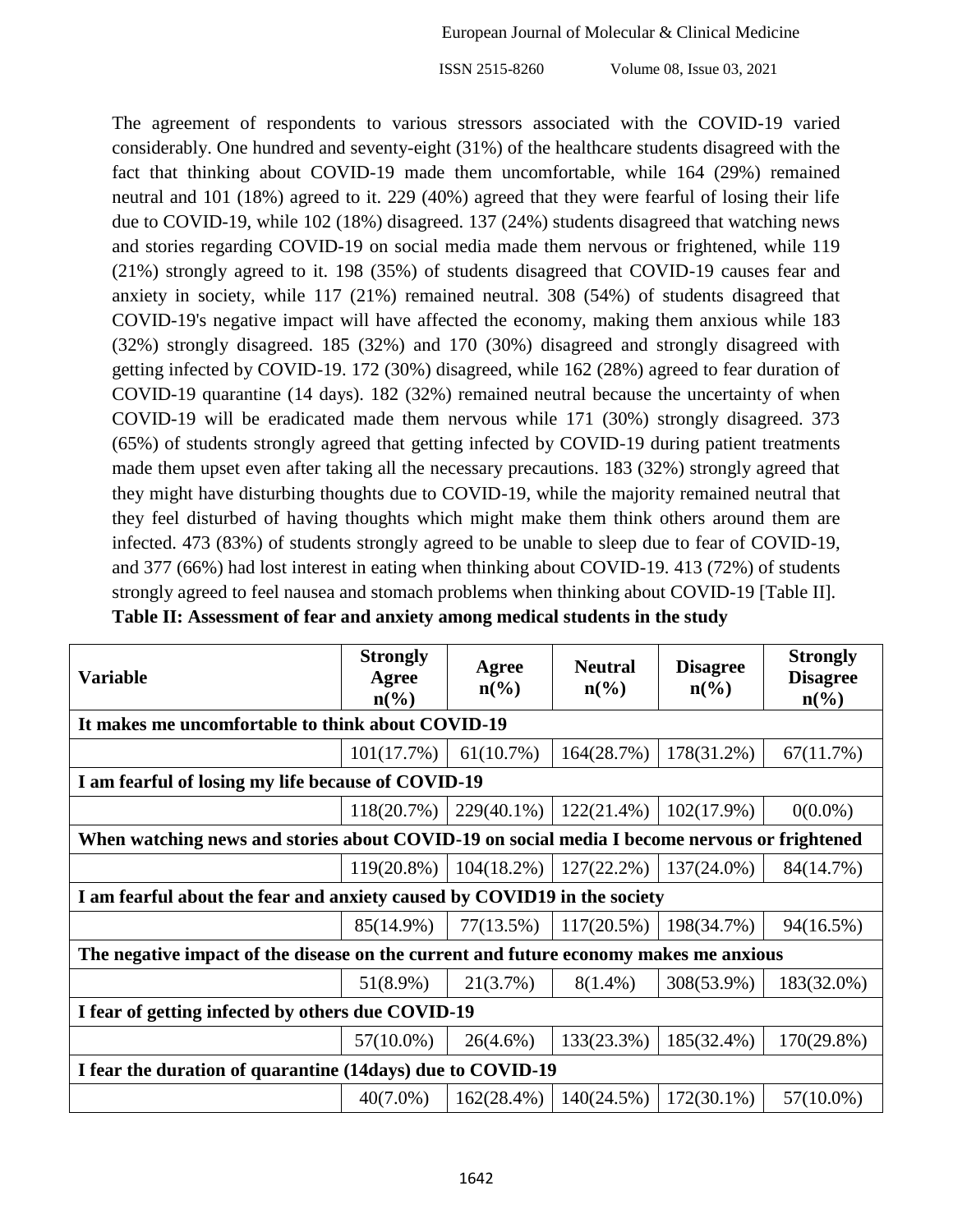| The uncertainty of when COVID-19 will be eradicated makes me nervous                            |               |                               |               |               |               |  |
|-------------------------------------------------------------------------------------------------|---------------|-------------------------------|---------------|---------------|---------------|--|
|                                                                                                 | $16(2.8\%)$   | 86(15.1%)                     | $182(31.9\%)$ | $116(20.3\%)$ | $171(29.9\%)$ |  |
| Getting infected by COVID-19 despite taking all precautionary measures during the patient's     |               |                               |               |               |               |  |
| treatment makes me upset                                                                        |               |                               |               |               |               |  |
|                                                                                                 | $373(65.3\%)$ | $140(24.5\%)$                 | 58(10.2%)     | $0(0.0\%)$    | $0(0.0\%)$    |  |
| Having disturbing thoughts that may have caught the COVID-19.                                   |               |                               |               |               |               |  |
|                                                                                                 | $183(32.0\%)$ | 87(15.2%)                     | $108(18.9\%)$ | 136(23.8%)    | $57(10.0\%)$  |  |
| I had disturbing thoughts that certain people I came in contact with may have the COVID-19      |               |                               |               |               |               |  |
|                                                                                                 | $130(22.8\%)$ | 68(11.9%)                     | $168(29.4\%)$ | 129(22.6%)    | 76(13.3%)     |  |
| I felt dizzy, lightheaded, or faint when I read or listened to news about the COVID-19          |               |                               |               |               |               |  |
|                                                                                                 | $440(77.1\%)$ | 95(16.6%)                     | $36(6.3\%)$   | $0(0.0\%)$    | $0(0.0\%)$    |  |
| I am unable to sleep due to fear of COVID-19                                                    |               |                               |               |               |               |  |
|                                                                                                 | 473(82.8%)    | 84(14.7%)                     | $0(0.0\%)$    | $14(2.5\%)$   | $0(0.0\%)$    |  |
| I lost interest in eating when I thought about or was exposed to information about the COVID-19 |               |                               |               |               |               |  |
|                                                                                                 |               | $377(66.0\%)$   145(25.4%)    | $34(6.0\%)$   | 15(2.6%)      | $0(0.0\%)$    |  |
| I feel nausea and have stomach problems on thinking about COVID-19                              |               |                               |               |               |               |  |
|                                                                                                 |               | $413(72.3\%)$   $100(17.5\%)$ | $41(7.2\%)$   | $17(3.0\%)$   | $0(0.0\%)$    |  |

Correlation between score category and gender was insignificant ( $p=0.066$ ,  $p=0.116$ ), with the academic year was also insignificant ( $p=0.018$ ,  $p=0.661$ ). Likewise, the correlation between score category and institute was insignificant ( $p=0.034$ ,  $p=0.423$ ) [Table III]

| Table III: The correlation of score categories with various variables |  |  |  |
|-----------------------------------------------------------------------|--|--|--|
|                                                                       |  |  |  |

| <b>Variable</b>      | <b>Score Category</b> |         |  |  |
|----------------------|-----------------------|---------|--|--|
|                      | ρ                     | p-value |  |  |
| <b>Gender</b>        | 0.066                 | 0.116   |  |  |
| <b>Academic Year</b> | 0.018                 | 0.661   |  |  |
| <b>Institute</b>     | 0.034                 | 0.423   |  |  |

## **DISCUSSION:**

This study explores the perceived level of stress associated with COVID-19 among healthcare students in the Central Region of Saudi Arabia. Moderate levels of anxiety among subjects (77%) in various sociodemographic variables were determined. This finding was in concordance to the study results in Saudi Arabia, among students belonging to different educational levels.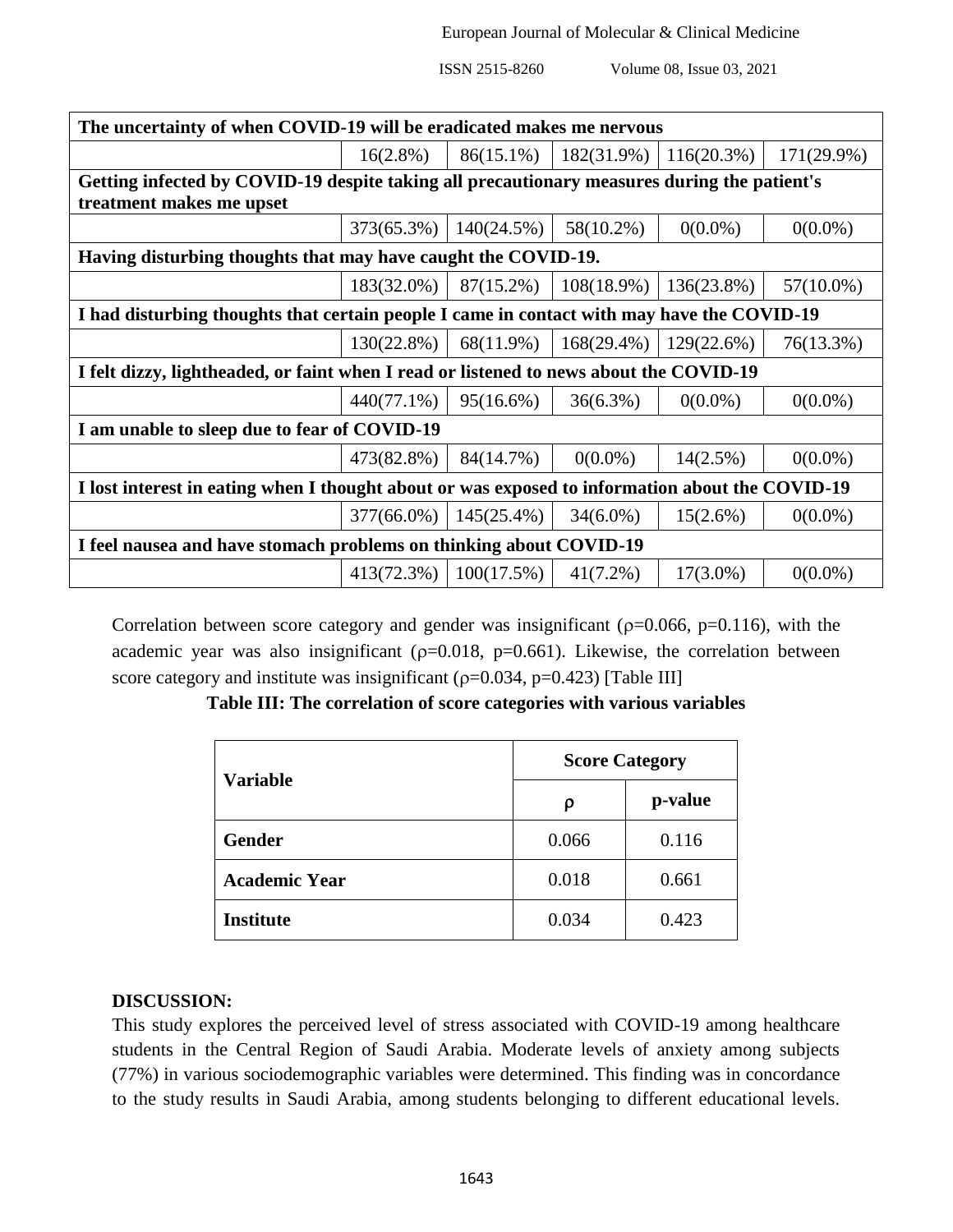More than half of the participants showed moderate stress levels (55%) due to the COVID-19 outbreak (16). Moderate risk perception of COVID-19 was also determined among Iranian medical students(17). However, the findings of our study differ from the results of the study conducted in Jordan. They revealed that medical students (65.0%) had significantly lower levels of fear (65.0%) about being infected with COVID-19 (18). This can be attributed to the fact that medical students had greater access to precise information and were more familiar with low-risk procedures than other students. Medical students have been shown to have substantially more excellent COVID-19 knowledge than students from other learning fields (19).

In the current study, female population showed moderate stress levels than males (80.7% versus 74.4%). Moreover, many students of the  $1<sup>st</sup>$  year (88.9%) and students from the pharmacy faculty (85.7%) had moderate anxiety levels. However, no significant correlations were determined between anxiety level score category, gender, academic year, and institute. In some related surveys, females reported moderate to high-stress levels associated with the infectious outbreaks (20)(21). Different causes, including hormonal changes and expression of feelings and thoughts about their social situation, have been linked to high-stress levels among women. It can be inferred that the  $1<sup>st</sup>$  year students' less clinical exposure and lower self-confidence in caring for patients have led them to experience moderate to high levels of stress and anxiety.(17).

Regarding the responses to items of questionnaires related to the fear of getting infected during patients' care and losing life by COVID-19, a larger proportion of students agreed or strongly agreed with such fears and concerns. Three-quarter of the respondents felt dizzy, lightheaded, or fainted on reading or listening to news about the COVID-19. The fear associated with COVID-19 and sensations of dizziness and light headedness might be because medical and allied health students are expected to be on the frontline addressing health-related and mental health-related consequences of COVID-19(22).A considerable number of healthcare students in this study had difficulties sleeping, eating, and encountered gastric problems due to the COVID-19 related fear and anxiety. The pandemic related depression and anxiety was found to be significantly associated with the disruption of regular sleeping and eating pattern (23)(24).

However, most respondents disagreed about the uncertainties associated with COVID-19 eradication, societal fears, and the economy's negative impact. This disagreement may be attributed to a better health literacy of the healthcare students recruited in the current study. In a previous research, health literacy was a preventive factor in mental health (e.g., depression, fear, and anxiety) (25).

Limitations and strengths of the study:

One of the limitations of this study is that the data collection was done in a brief period of one month, keeping in view the sudden impact this epidemic had on healthcare students' psychology. It can be asserted that with the evolving study and potential treatment of COVID-19, the attitudes and psychological perceptions of healthcare students could alter. Finally, the study's crosssectional design has some potential drawbacks. A longitudinal study will certainly have more insight into how an extended duration of the quarantine influences healthcare students' psychological factors.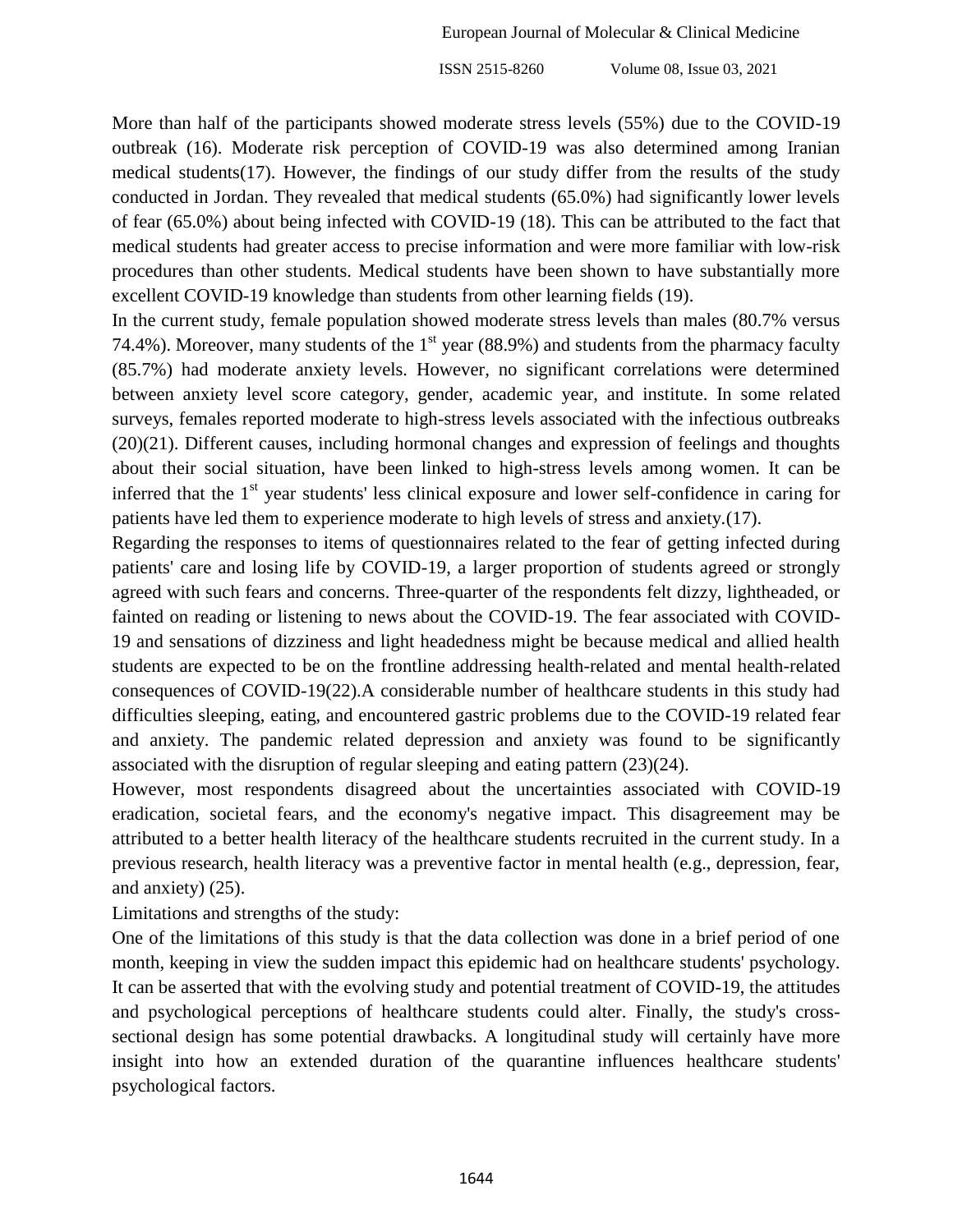Together with the limitation, there were few strengths of this study. It was the first study that explored the perceived level of stress associated with COVID-19 among healthcare students in the Central Region of Saudi Arabia. Moreover, it focused on the healthcare students which are considered vulnerable to the psychological and health-related effects of the pandemics.

# Recommendations:

Health policymakers can use the present study results to focus on devising strategies to control the psychological distress in the forms of anxiety, fear, and depression among students arising from infectious disease outbreaks. Psychological support programs for healthcare students can be pivotal in tackling an infectious disease outbreak's mental health-related consequences, including COVID-19.

# **Conclusion:**

The study revealed that moderate level of fear and anxiety was evident in most of the healthcare students. Government policies should assist in protecting and prioritising the mental wellbeing of health care students. Being the future frontline warriors and finding oneself stressful and anxious, would affect the future caregivers of our community badly. There are different opportunities at each level to support the mental health of health students. Our policy makers should make time sensitive decisions to introduce e-mental health and psychiatric planning to reduce mental stress in the time of pandemic. Government and society should regard the heath care medical students as future 'gold dust' and provide them with the support they deserve.

# **Grant Support & Financial Disclosures:** None.

# **Conflict of interest:** None

# **Author's Contribution:**

SFM and ASA conceived and designed the study

SFM, ASA, SA and SS did manuscript writing, drafted the article and revised it critically for important content.

ZAS and SAS did data collection and curation

SFM, ASA and SS analysed the data and editing of manuscript.

All Authors revised and approved the final version

# **References:**

- 1. Zhi Zhonghua Liu Xing Bing Xue Za. [The epidemiological characteristics of an outbreak of 2019 novel coronavirus diseases (COVID-19) in China]. Novel Coronavirus Pneumonia Emergency Response Epidemiology Team. Chinese J Epidemiol. 2020;2(42):297–300.
- 2. Haleem A, Javaid M, Vaishya R. Effects of COVID-19 pandemic in daily life. Curr Med Res Pract. 2020;10(2):78–9.
- 3. Zhang C, Huang S, Zheng F, Dai Y. Controversial treatments: An updated understanding of the coronavirus disease 2019. J Med Virol. 2020;92(9):1441–8.
- 4. Fardin MA. Covid-19 and anxiety: A review of psychological impacts of infectious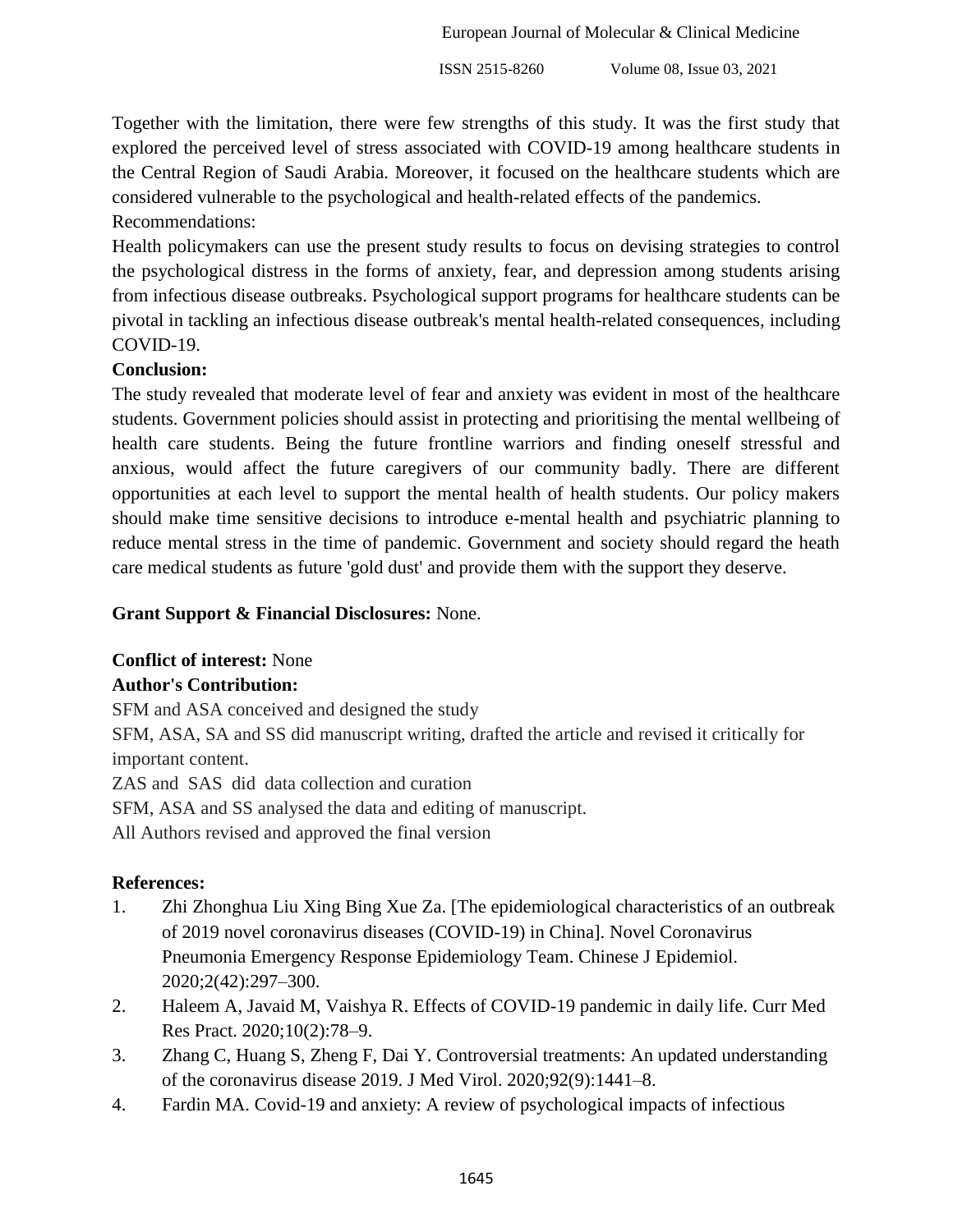disease outbreaks. Arch Clin Infect Dis. 2020;15(COVID-19):15–7.

- 5. Zitoun OA. COVID-19 Pandemic: Other Perspective. Saudi Arabia. Int J Med Students. 2020;8(1):64–5.
- 6. Al-Rabiaah A, Temsah MH, Al-Eyadhy AA, Hasan GM, Al-Zamil F, Al-Subaie S, et al. Middle East Respiratory Syndrome-Corona Virus (MERS-CoV) associated stress among medical students at a university teaching hospital in Saudi Arabia. J Infect Public Health. 2020;13(5):687–91.
- 7. Almutairi AF, Adlan AA, Balkhy HH, Abbas OA, Clark AM. "It feels like I'm the dirtiest person in the world.": Exploring the experiences of healthcare providers who survived MERS-CoV in Saudi Arabia. J Infect Public Health. 2018;11(2):187–91.
- 8. O'Boyle C, Robertson C, Secor-Turner M. Nurses' beliefs about public health emergencies: fear of abandonment. Am J Infect Control. 2006 Aug: 34(6): 351–7.
- 9. Khalid I, Khalid TJ, Qabajah MR, Barnard AG, Qushmaq IA. Healthcare Workers Emotions, Perceived Stressors and Coping Strategies During a MERS-CoV Outbreak. Clin Med Res. 2016 Mar;14(1):7–14.
- 10. Liu C, Wang H, Zhou L, Xie H, Yang H, Yu Y, et al. Sources and symptoms of stress among nurses in the first Chinese anti-Ebola medical team during the Sierra Leone aid mission: A qualitative study. Int J Nurs Sci. 2019 Apr;6(2):187–91.
- 11. Honey M, Wang WYQ. New Zealand nurses perceptions of caring for patients with influenza A (H1N1). Nurs Crit Care. 2013;18(2):63–9.
- 12. Al-Hanawi MK, Mwale ML, Alshareef N, Qattan AMN, Angawi K, Almubark R, et al. Psychological Distress Amongst Health Workers and the General Public During the COVID-19 Pandemic in Saudi Arabia. Risk Manag Healthc Policy. 2020;13:733–42.
- 13. Saddik B, Hussein A, Sharif-Askari FS, Kheder W, Temsah M-H, Koutaich RA, et al. Increased Levels of Anxiety Among Medical and Non-Medical University Students During the COVID-19 Pandemic in the United Arab Emirates. Risk Manag Healthc Policy .2020;13:2395—2406.
- 14. Taber K. The Use of Cronbacs Alpha When Developing and Reporting Research Instruments in Science Education. Res Sci Educ. 2018;48:1273–96.
- 15. CDC. Epiinfo. sample size calculator [Internet]. Available from: https://www.cdc.gov/epiinfo/.
- 16. AlAteeq DA, Aljhani S, AlEesa D. Perceived stress among students in virtual classrooms during the COVID-19 outbreak in KSA. J Taibah Univ Med Sci [Internet]. 2020;15(5):398–403. Available from: http://dx.doi.org/10.1016/j.jtumed.2020.07.004
- 17. Taghrir MH, Borazjani R, Shiraly R. COVID-19 and Iranian Medical Students; A Survey on Their Related-Knowledge, Preventive Behaviors and Risk Perception. Arch Iran Med. 2020 Apr;23(4):249–54.
- 18. Olaimat AN, Aolymat I, Elsahoryi N, Shahbaz HM, Holley RA. Attitudes, Anxiety, and Behavioral Practices Regarding COVID-19 among University Students in Jordan: A Cross-Sectional Study. Am J Trop Med Hyg. 2020 Sep;103(3):1177–83.